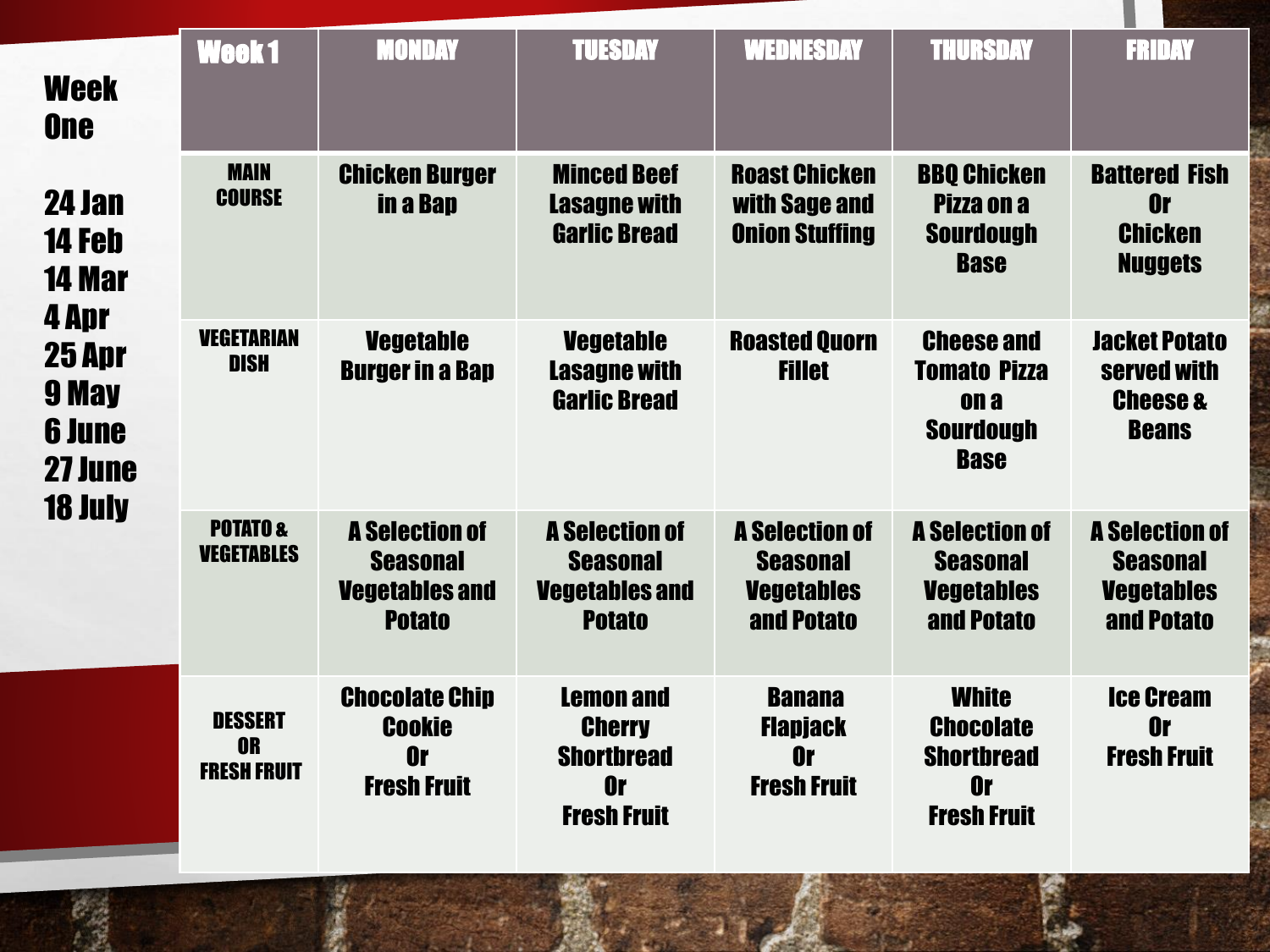| Week<br><b>Two</b>                                                                       | <b>WEEK 2</b>                                                                    | <b>MONDAY</b>                                                                      | <b>TUESDAY</b>                                                                     | <b>WEDNESDAY</b>                                                            | <b>THURSDAY</b>                                                             | <b>FRIDAY</b>                                                               |
|------------------------------------------------------------------------------------------|----------------------------------------------------------------------------------|------------------------------------------------------------------------------------|------------------------------------------------------------------------------------|-----------------------------------------------------------------------------|-----------------------------------------------------------------------------|-----------------------------------------------------------------------------|
| <b>31 Jan</b><br>28 Feb<br>21 Mar<br>25 Apr<br><b>16 May</b><br><b>13 June</b><br>4 July | <b>MAIN</b><br><b>COURSE</b>                                                     | <b>Creamy Tuna and</b><br><b>Sweetcorn Pasta</b><br><b>Bake</b>                    | <b>Meathalls in a</b><br><b>Tomato Sauce</b><br><b>With Rice</b>                   | <b>Roast Pork</b><br>with Apple<br><b>Sauce</b>                             | <b>Creamy</b><br><b>Chicken and</b><br><b>Bacon Pasta</b><br><b>Bake</b>    | <b>Battered Fish*</b><br><b>Or</b><br><b>Fish Fingers</b>                   |
|                                                                                          | <b>VEGETARIAN</b><br><b>DISH</b>                                                 | <b>Sweet n Sour</b><br><b>Vegetables</b><br>served with Rice                       | <b>Creamy</b><br><b>Macaroni</b><br><b>Cheese</b>                                  | <b>Roasted Quorn</b><br><b>Fillet</b>                                       | <b>Cheese and</b><br><b>Tomato Pasta</b><br><b>Bake</b>                     | <b>Jacket Potato</b><br>served with<br><b>Cheese &amp;</b><br><b>Beans</b>  |
|                                                                                          | <b>POTATO&amp;</b><br><b>VEGETABLES</b>                                          | <b>A Selection of</b><br><b>Seasonal</b><br><b>Vegetables and</b><br><b>Potato</b> | <b>A Selection of</b><br><b>Seasonal</b><br><b>Vegetables and</b><br><b>Potato</b> | <b>A Selection of</b><br><b>Seasonal</b><br><b>Vegetables</b><br>and Potato | <b>A Selection of</b><br><b>Seasonal</b><br><b>Vegetables</b><br>and Potato | <b>A Selection of</b><br><b>Seasonal</b><br><b>Vegetables</b><br>and Potato |
|                                                                                          | <b>DESSERT</b><br><b>OR</b><br><b>FRESH FRUIT</b><br><b>Or</b><br><b>YOGHURT</b> | <b>Chocolate and</b><br><b>Ginger Cookie or</b><br><b>Fresh Fruit</b>              | <b>Fruity Flapjack</b><br>0r<br><b>Fresh Fruit</b>                                 | <b>Syrup Sponge</b><br>$0r^*$<br><b>Fresh Fruit</b>                         | <b>Chocolate</b><br><b>Krispie Cake</b><br>0r<br><b>Fresh Fruit</b>         | <b>Ice Cream*</b><br>0r<br><b>Fresh Fruit</b>                               |